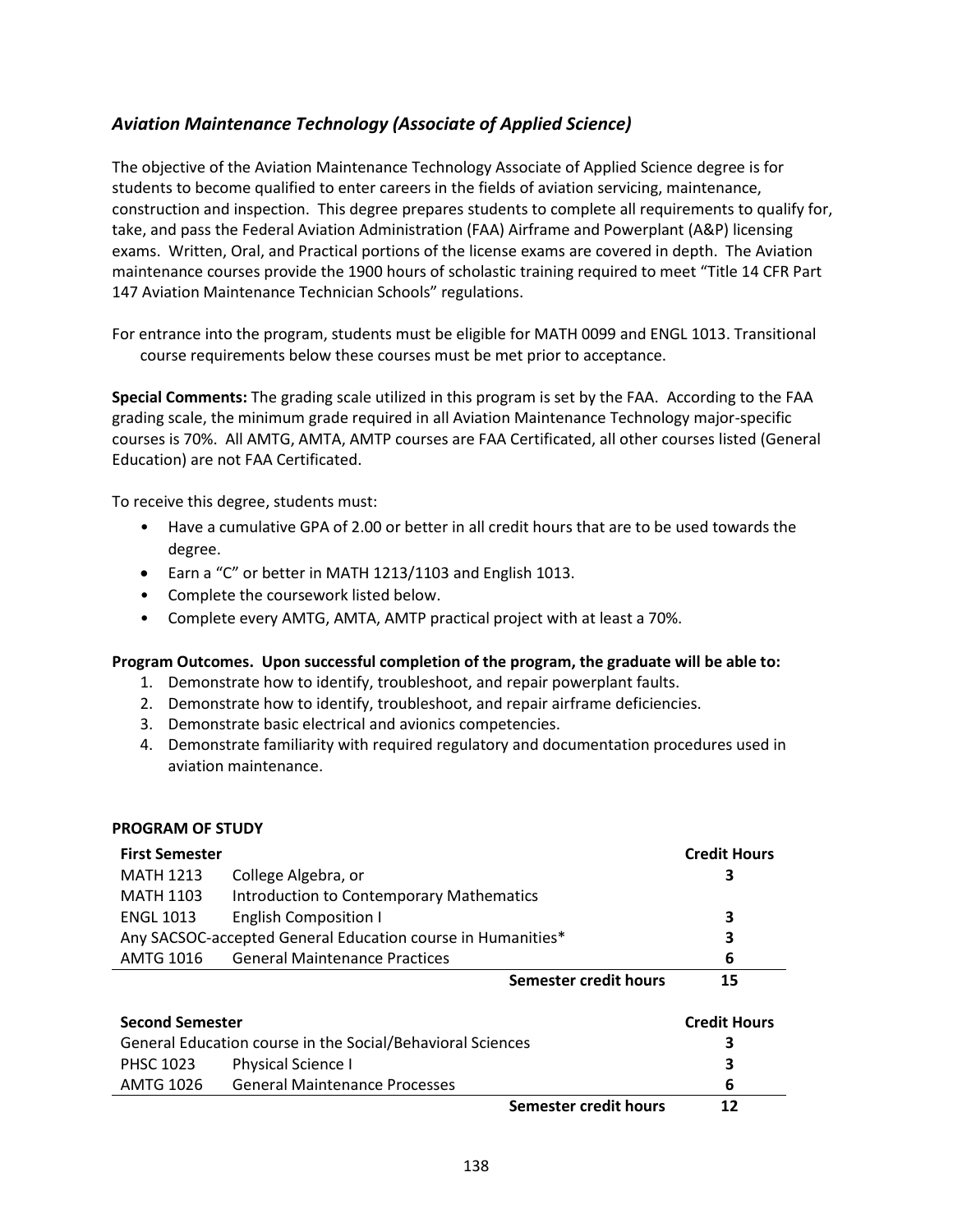| <b>Third Semester</b>                              |                                       |                              | <b>Credit Hours</b> |  |  |
|----------------------------------------------------|---------------------------------------|------------------------------|---------------------|--|--|
|                                                    |                                       |                              |                     |  |  |
| AMTA 1216                                          | Aircraft Structures                   |                              | 6                   |  |  |
| <b>AMTA 1224</b>                                   | <b>Aircraft Finishes</b>              |                              | 4                   |  |  |
|                                                    | Any approved General Education course |                              | 3                   |  |  |
|                                                    |                                       | Semester credit hours        | 13                  |  |  |
| <b>Fourth Semester</b>                             |                                       |                              | <b>Credit Hours</b> |  |  |
| AMTA 1236                                          | Aircraft Electrical                   |                              | 6                   |  |  |
| <b>AMTA 1244</b>                                   | Aircraft Systems                      |                              | 4                   |  |  |
|                                                    |                                       | Semester credit hours        | 10                  |  |  |
| <b>Fifth Semester</b>                              |                                       |                              | <b>Credit Hours</b> |  |  |
|                                                    |                                       |                              |                     |  |  |
| <b>AMTP 1116</b>                                   | <b>Powerplant Accessories</b>         |                              | 6                   |  |  |
| <b>AMTP 1126</b>                                   | <b>Powerplant Systems</b>             |                              | 6                   |  |  |
|                                                    |                                       | <b>Semester credit hours</b> | 12                  |  |  |
| <b>Sixth Semester</b>                              |                                       |                              | <b>Credit Hours</b> |  |  |
| <b>AMTP 1134</b>                                   | <b>Reciprocating Engine Overhaul</b>  |                              | 4                   |  |  |
| <b>AMTP 1144</b>                                   | <b>Turbine Engine Overhaul</b>        |                              | 4                   |  |  |
|                                                    |                                       | <b>Semester credit hours</b> | 8                   |  |  |
|                                                    |                                       | <b>Total Program Hours</b>   | 70                  |  |  |
| <b>Aviation Maintenance Technician Credentials</b> |                                       |                              |                     |  |  |

| <b>Required Courses:</b> | <b>Credit Hours</b>                                     |    |
|--------------------------|---------------------------------------------------------|----|
| <b>AMTG 1016</b>         | <b>General Maintenance Practices</b>                    | 6  |
| <b>AMTG 1026</b>         | General Maintenance Processes                           | 6  |
| <b>AMTA 1216</b>         | Aircraft Structures                                     | 6  |
| <b>AMTA 1224</b>         | Aircraft Finishes                                       | 4  |
| <b>AMTA 1236</b>         | Aircraft Electrical                                     | 6  |
| <b>AMTA 1244</b>         | Aircraft Systems                                        | 4  |
|                          | <b>Aviation Maintenance Technician, Airframe, CTS</b>   | 32 |
| <b>AMTG 1016</b>         | <b>General Maintenance Practices</b>                    | 6  |
| AMTG 1026                | <b>General Maintenance Processes</b>                    | 6  |
| <b>AMTP 1116</b>         | <b>Powerplant Accessories</b>                           | 6  |
| <b>AMTP 1126</b>         | <b>Powerplant Systems</b>                               | 6  |
| <b>AMTP 1134</b>         | <b>Reciprocating Engine Overhaul</b>                    | 4  |
| <b>AMTP 1144</b>         | <b>Turbine Engine Overhaul</b>                          | 4  |
|                          | <b>Aviation Maintenance Technician, Powerplant, CTS</b> | 32 |

**AAS, Aviation Maintenance Technology:** all aviation maintenance courses (52 semester credit hours) and General Education courses (18 credit hours: ENGL 1013, MATH 1213/1103, PHSC 1023, Social/Behavioral Science elective, SACSCOC-accepted Humanities elective\*, and one other General Education course from any category) **70**

\* Any approved General Education course in English Literature, History, Humanities, or Philosophy.